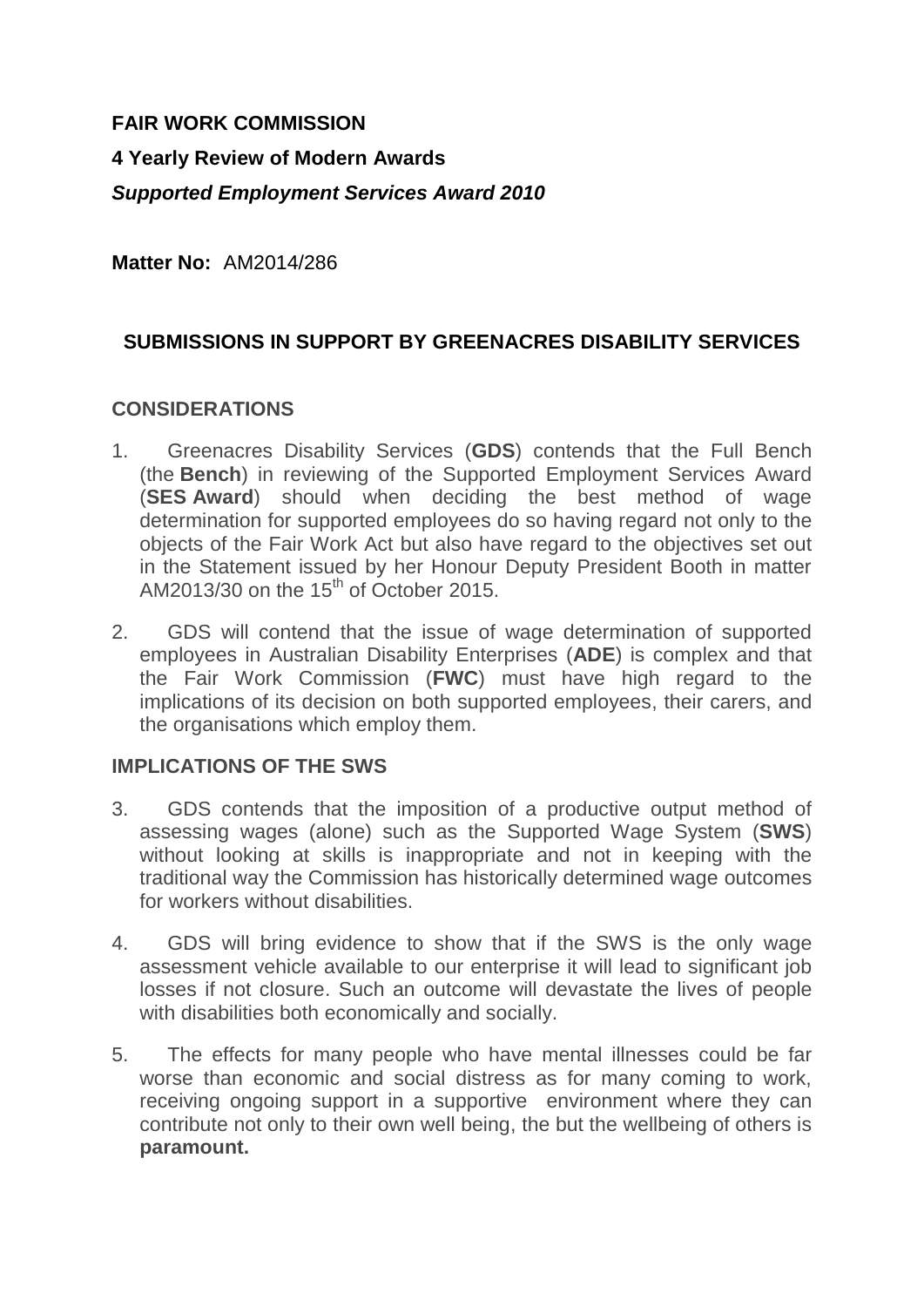## **THE PURPOSE OF ADE**

- 6. GDS contends that the primary purpose of its enterprises is to provide the opportunity for people with disabilities to have employment in the absence of the market being able to provide a supportive and inclusive employment environment for them. In the vast majority of circumstances supported employees choose to work at GDS because it provides them not only the dignity of work but a non-pressure work environment where they form friendships and undertake social activities.
- 7. GDS will bring evidence to demonstrate that its enterprises do much more than run a commercial operation. Indeed it provides many other supports to their supported employees during working hours.

# **ADE CONSTRUCT JOBS FOR SUPPORTED EMPLOYEES**

- 8. GDS contends that, given the nature of the undertakings and or contracts it has with its customers, the use of a productive output assessment system like the SWS is not appropriate and will make its operations completely unsustainable.
- 9. The SWS will greatly inflate the price of labour carrying out the simplest of tasks, and such increases will not be able to be passed on the customer. In these circumstances these contracts will be lost, along with the supported employees who carry out that work, including their trainers and supervisors

#### **THE BENCH SHOULD PUT IN PLACE A WAGE DETERMINATION SYSTEM SIMILAR TO THE REST OF THE WORKFORCE, THAT IS, BASED PRIMARLY ON SKILLS**

- 10. GDS believes that the Bench should have regard to the history of the development of classification structures in awards when determining wage assessment criteria and should apply the same principles to supported employees as they have to the rest of the workforce when looking at wage determination for supported employees.
- 11. GDS contends that supported employees' skills and capability are essential elements of contributing to a productive workplace and this needs to be a major consideration in the construct of any wage determination method for supported employees. Accordingly the Work Value Classification Tool (**WVCT**) proposed by Australian Business Industrial and the NSW Business Chamber is an appropriate default system that should be embedded in the award.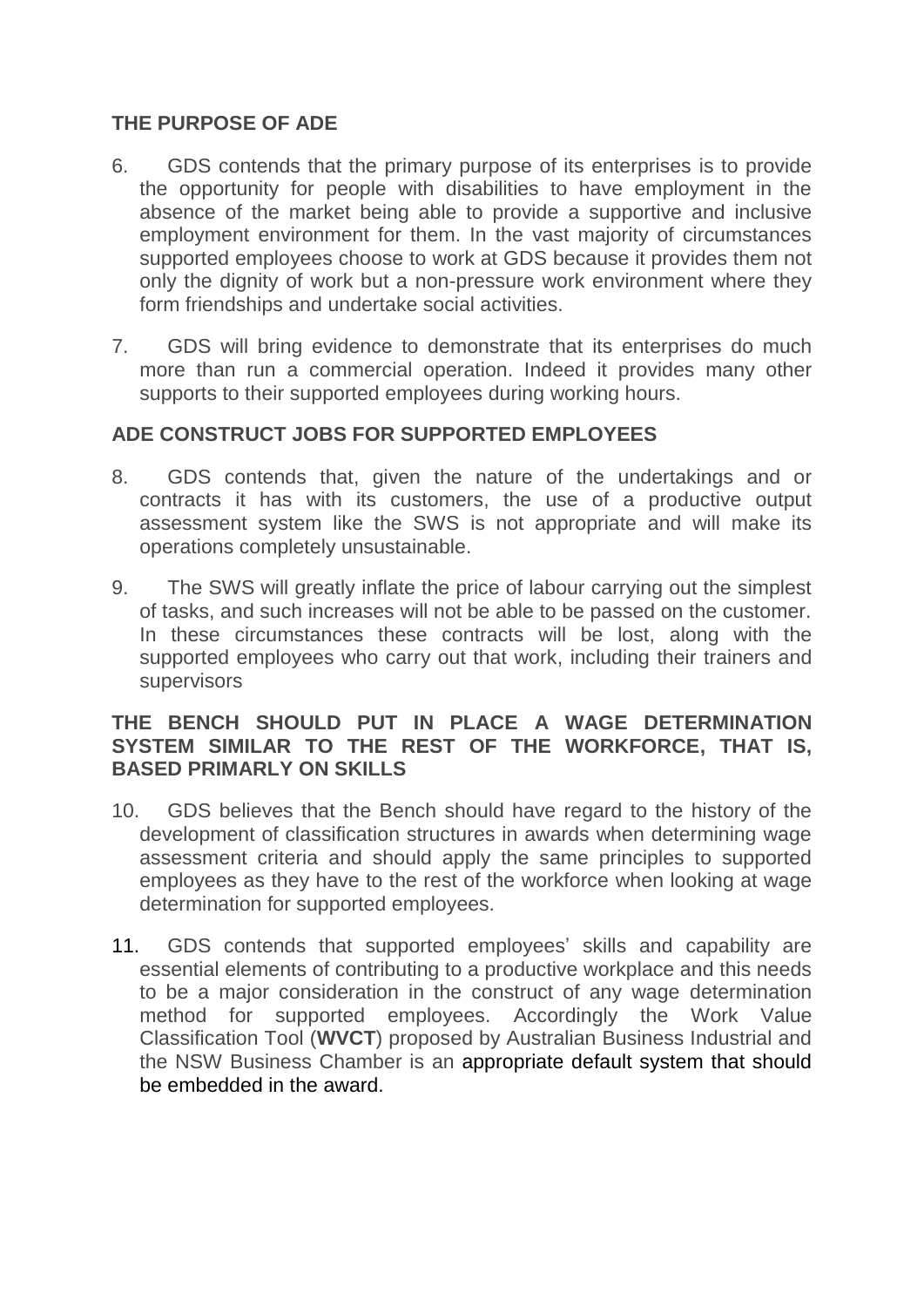12. GDS believes the WVCT is a good and mainstream option moving forward as it is a more consistent approach in terms of wage determination for supported employees when compared to the rest of the workforce.

# **SWS INAPPROPRIATE FOR ADEs**

- 13. GDS believes that determining wages based on how fast a person works is archaic and the FWC would not adopt this approach for workers without disabilities in ADE.
- 14. In particular because the SWS only measures against the task that a supported employee can safely carry out and not all the duties of a position it makes the SWS more perverse.
- 15. The SWS may be appropriate in circumstances where an employee can generally carry out most of the duties associated with a whole job, but because of their disability, may work slower as they take more care to complete the job to a quality standard.
- 16. GDS contends that it is inappropriate particularly for supported employees with intellectual disabilities in ADE who in many circumstances have limits on the types of work they can do safely. Such employees carry out low skill tasks and in many cases as a consequence can work reasonably quickly at different periods of time with ongoing support and training
- 17. The SWS was originally developed for open employment, and as such has not been embraced by the sector because of its inherent flaws.

# **THE BENCH SHOULD DECIDE ON A WAGE ASSESSMENT METHOD WHICH HAS REGARD TO WORK VALUE**

- 18. GDS contends that all wage assessment tools for supported employees are predicated on a supported employee receiving something less than the full minimum hourly rate. Accordingly the role of the Bench is to determine which wage assessment method/s should be available to employers covered by the award which are fair and reasonable also having regard to the nature of ADEs and their purpose for which they exist.
- 19. Supported employees receive less than the full minimum rate of pay because they are not able in most circumstances to carry out all the duties/tasks of a person without a disability. GDS in most cases can only take on work which our supported employees are capable of doing. In many cases this is work which can be broken up into very basic tasks. Much of this work is of low value.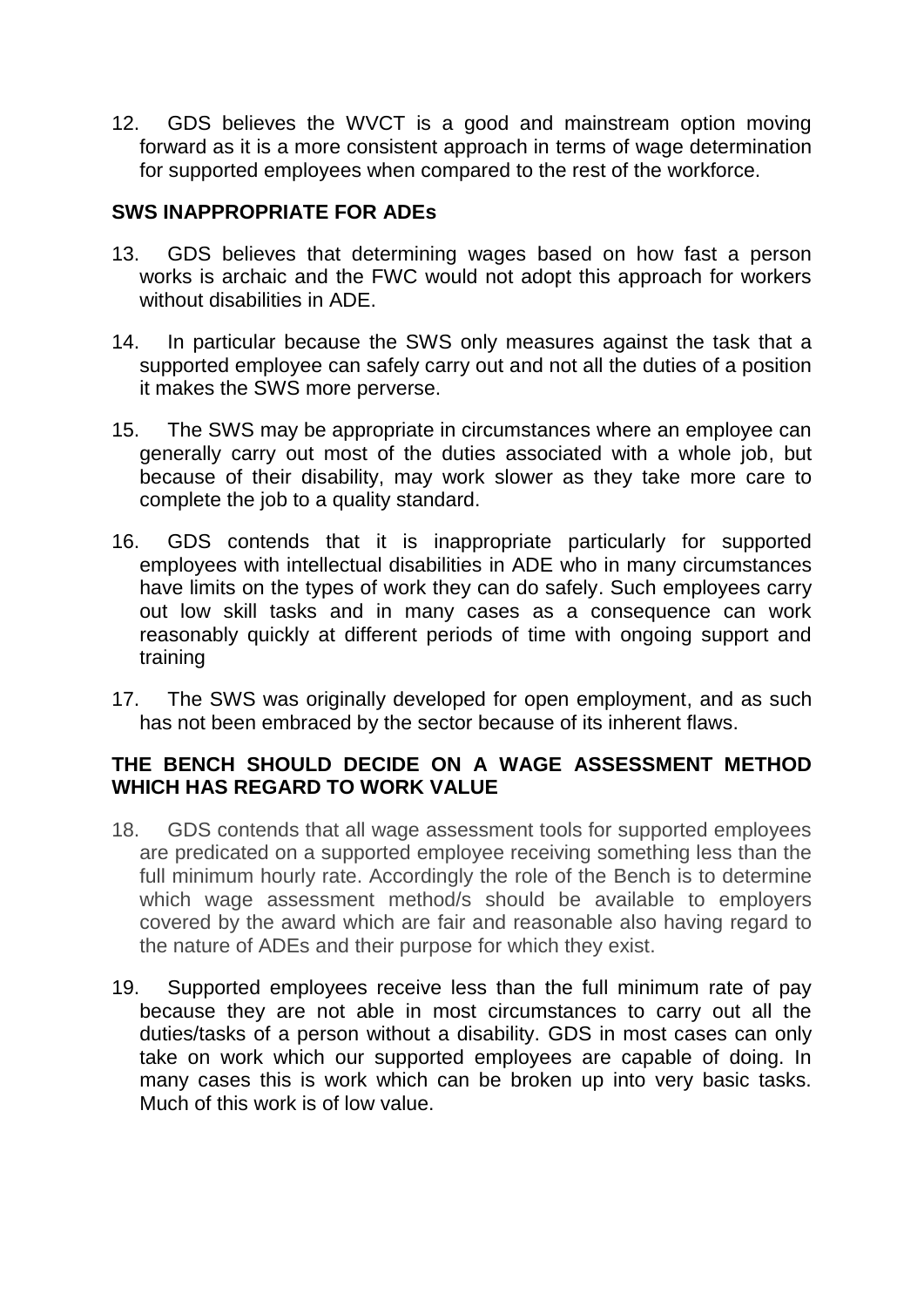- 20. Supported employees require different degrees of greater supervision, ongoing training and ongoing personal support, than what you would expect of an employee without a disability.
- 21. An individual's disability can have an impact on what tasks they can safely carry out to a quality standard. These are issues which must be a consideration in any wage determination system. We believe our current GDS wage tool and the WVCT achieves this.
- 22. GDS contends and will bring evidence that it provides a range of supports and programs to their supported employees that other mainstream commercial businesses do not provide. Many of these supports and programs are all part of providing a holistic approach to supporting people with disabilities in the workplace.

## **INCOME AND JOB SECURITY ARE MAJOR FACTORS**

- 23. GDS will bring evidence to show that when combining the wages of supported employees under the current GDS wage assessment tool combined with pension and other entitlements that most supported employees are much better off financially than if they were an employee without a disability being paid the minimum wage.
- 24. GDS contends and will bring evidence to show that if supported employees lose their jobs as a consequence of the a wage determination method that substantially increases wages they will on average be over \$130 a week worse off because of job loses.
- 25. GDS contends that job security for supported employees is a major part of their inclusion in Australian society.

## **WAGE DETERMINATION SHOULD BE EMBEDDED IN THE AWARD**

26. GDS contends that whatever the method of wage determination might be in the future the Fair Work Commission should prescribe in detail the method or methods in the award and that such wage determination methods should only be subject to change by way of a variation to the award. By prescribing in detail the method by which employers will determine wages for supported employees, it places the onus on employers to justify their decisions, particularly if the supported employee, their advocate, union or carer raises a grievance in relation to the matter. It is for this reason that GDS fully supports the proposed new clause, "Rights at Work for Supported Employees" submitted by Our Voice Australia.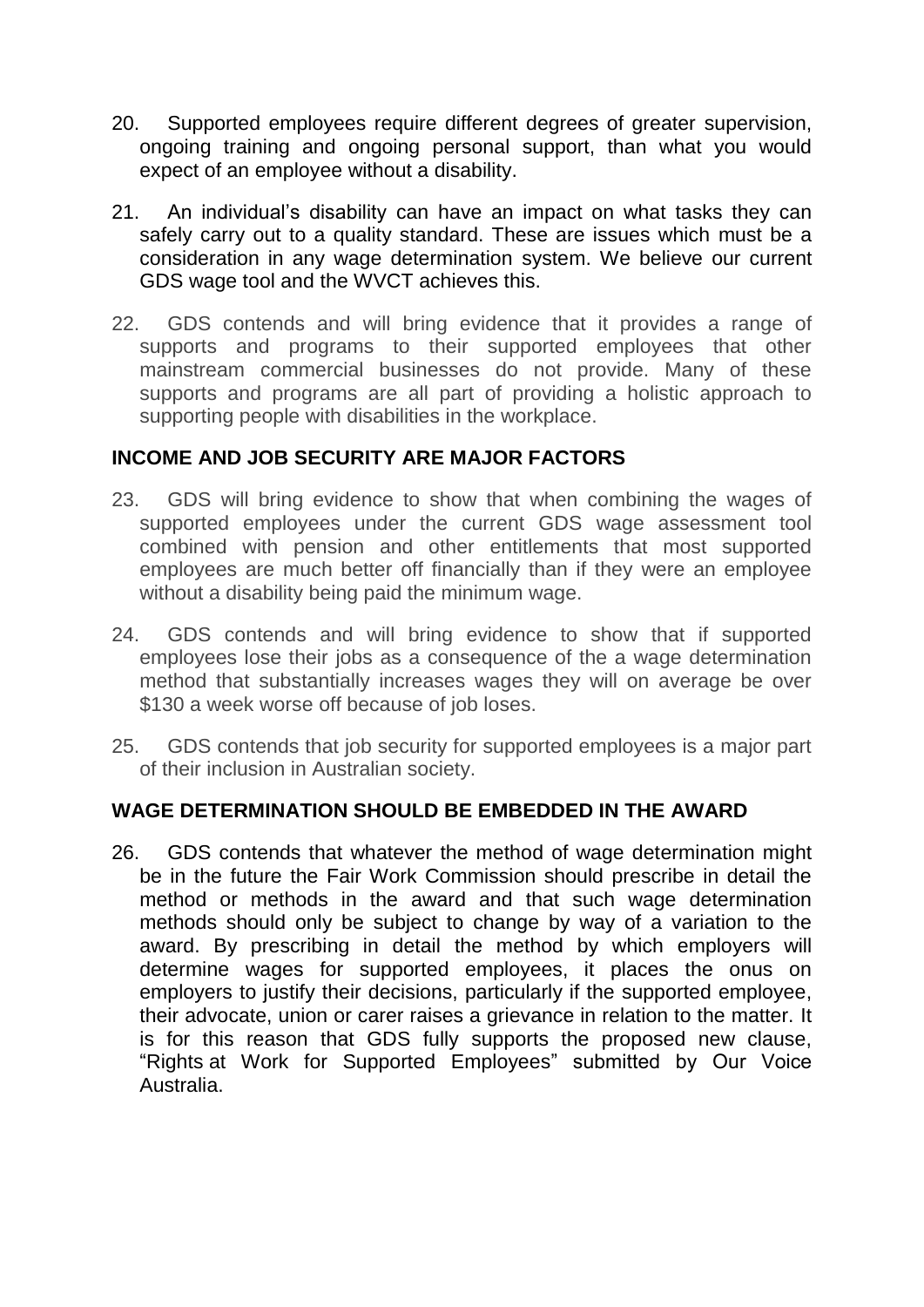#### **RIGHTS AT WORK FOR SUPPORTED EMPLOYEES**

- 27. GDS contends that "Rights at Work for Supported Employees" clause for supported employees places additional obligations on employers to take reasonable steps to provide information to supported employees about their rights at work and to ensure that there are additional obligations on employers when dealing with matters that may be detrimental to the Supported Employee.
- 28. Education amongst supported employees and indeed their carers is very important to protect them against in appropriate employer practices or activities.
- 29. GDS believes the overwhelming majority of ADE are good employers who very much care for their supported employees but nonetheless there will always be occasions where this might not be the case and supported employees and their guardians,carers need extra education in this regard.

# **ADE –INCLUSIVE AND SUPPORTIVE**

- 30. GDS contends and will provide evidence that people with disabilities who are employed at its enterprises feel socially included because of a range of factors not the least being the social interaction they have:
	- Getting to and from work
	- Interaction with the public and ADE customers
	- Interaction with fellow support workers
	- The use that their additional income above the pension to socialise outside work hours
	- The friendships and relationships they form
- 31. ADE are not hidden away from public scrutiny nor are supported employees not interacting with people without disabilities as some might have you believe.
- 32. Indeed GDS will bring evidence to show that supported employees who have tried working in open employment have felt excluded, isolated and non- supported.
- 33. GDS will bring evidence from independent third party verification teams that GDS fulfils all the requirements with respect to the positive outcomes that ADE provides to supported employees.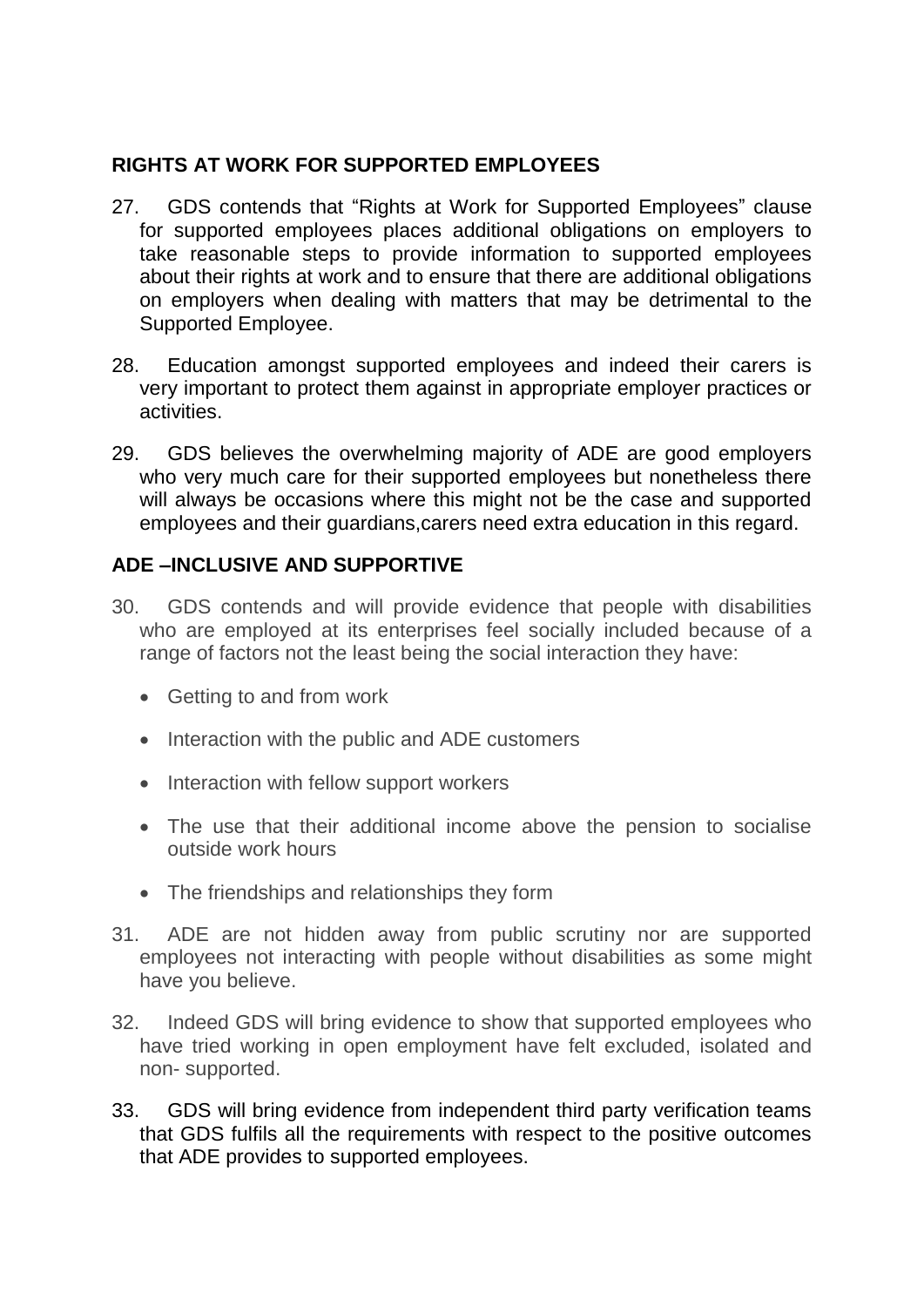#### **PENALTY RATES**

34. GDS contends that the award should contain different penalty rates for the application of those enterprises where employees work in retail, catering and fast food. This is to ensure we can be competitive when and if we open on weekends. It should be noted the penalty rates structure sort is pre the recent decision on penalty rates which is subject to a Federal Court appeal. We only seek to use those penalty rates for those aspects of our business that carry on those activities that fall into retail and fast food.

#### **APPLICATION OF AWARD**

- 35. GDS supports the proposed changes to the application of the SES Award, as put forward by ABI/NSWBC and NDS with respect to the awards operation and who it covers.
- 36. With the new funding arrangements associated with the NDIS it is necessary that the SES Award legally operates in the way it was intended and not be inadvertently thwarted by new funding and support arrangements for people with disabilities introduced by the government because of the NDIS.
- 37. GDS contends that the changes to the application of the SES Award are particularly important for young people with a disability who are still at school who might be capable with support to do casual work after school hours.

## **GDS WAGE ASSESSMENT TOOL**

- 38. GDS contends that its current wage assessment tool is a valid approach to determining wage levels for supported employees and will bring evidence to support this. Given the tool was established over 15 years ago we believe it requires an overhaul. In agreement with United Voice, however, only minor changes were made to the GDS tool as part of our 2014 Enterprise Agreement (the EA) on the basis that following the award review we would negotiate further changes to it. Over 50 organisations currently use the tool.
- 39. GDS contends that if our proposal is accepted that wage assessment options should be embedded in the award we would want to make changes to the tool which will make it easier to administer, understand and implement. GDS wants those employers who use the tool to have their obligations derived directly from the SES Award.